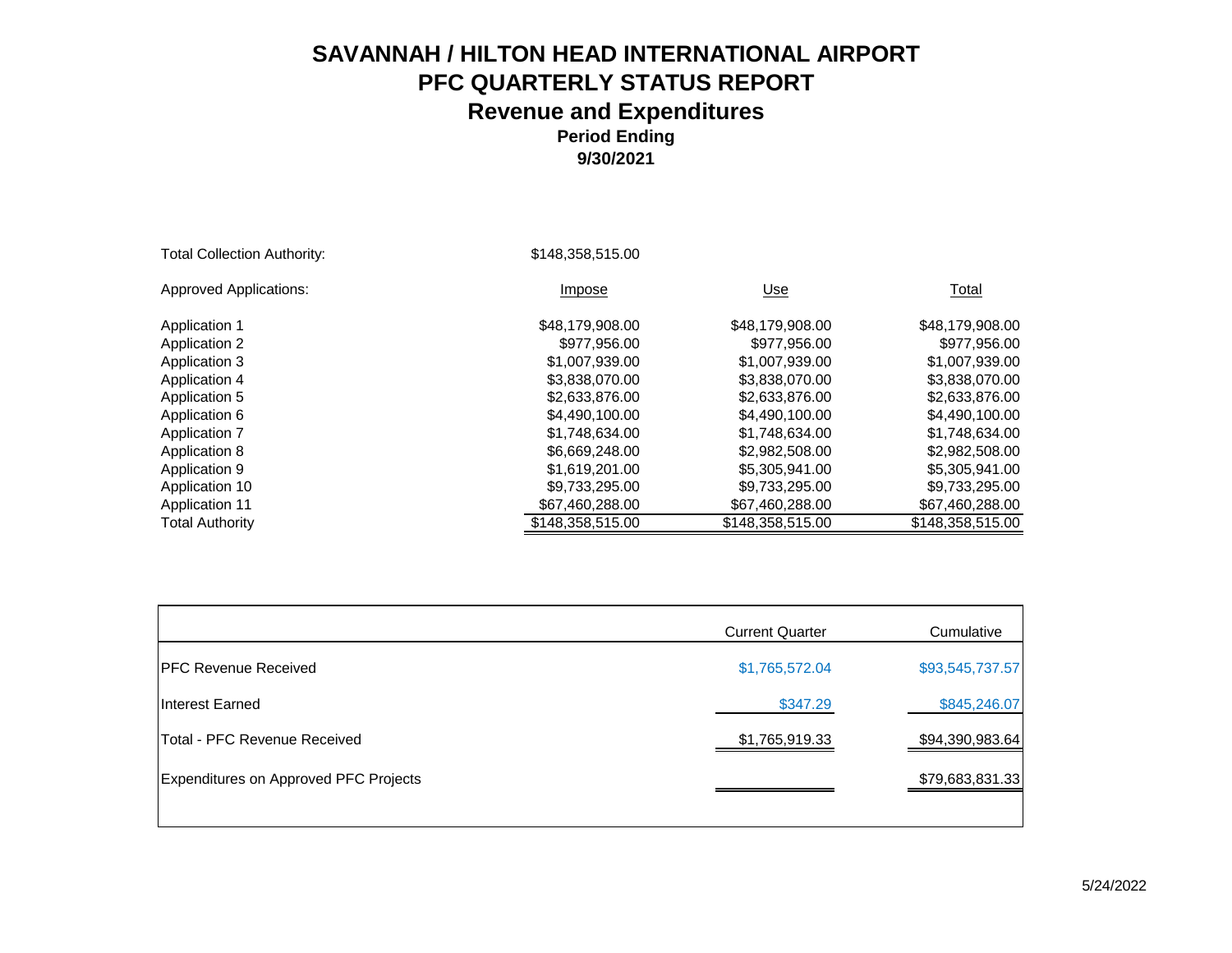**Period Ending** 

**9/30/2021**

|        |                                                     |                             | Charge<br><b>Effective</b> | Approval<br>of Use | Project<br><b>Start</b><br>(actual or | Project       | Quarter                                     | <b>Cumulative</b>       | <b>Amount of Use</b> | <b>Amount for</b><br><b>Collections</b><br>Approved | Current<br><b>Estimated</b>    |
|--------|-----------------------------------------------------|-----------------------------|----------------------------|--------------------|---------------------------------------|---------------|---------------------------------------------|-------------------------|----------------------|-----------------------------------------------------|--------------------------------|
| Job ID | <b>Projects</b>                                     |                             | Date                       | <b>Date</b>        | estimated)                            |               | <b>Completion Expenditures Expenditures</b> |                         | Approval             | only                                                | Cost                           |
|        | Application #92-01-C-00/03-SAV                      |                             |                            | 7/1/1992 1/23/1992 |                                       |               |                                             |                         |                      |                                                     |                                |
|        | New Terminal Building & Facilities                  |                             |                            |                    | <b>Jun-92</b>                         | Jun-94        |                                             | \$<br>16.201.939.42 \$  | 17.075.072.00        |                                                     | 40.148.243.20<br>\$            |
|        | Terminal Apron & Taxiways                           |                             |                            |                    | Aug-93                                | Feb-94        |                                             | 19,875,571.07 \$<br>\$. | 21,057,092.00        |                                                     | $\mathfrak{S}$<br>5,445,062.94 |
|        | <b>Entrance Road</b>                                |                             |                            |                    | Sep-93                                | Mar-94        |                                             | 7,807,637.53 \$<br>S    | 8,274,816.00         |                                                     | 2,885,854.01<br>\$             |
|        | Service Road                                        |                             |                            |                    | Apr-92                                | Mar-94        |                                             | 1,674,333.97 \$<br>\$   | 1,772,928.00         |                                                     | 796.511.42<br>\$               |
|        | Site Work                                           |                             |                            |                    |                                       |               |                                             |                         |                      |                                                     | \$<br>11,499,422.24            |
|        | Other Projects assoc. with New Terminal Development |                             |                            |                    |                                       |               |                                             |                         |                      |                                                     | \$<br>7,341,862.26             |
|        | Interest & Debt Service-92 Bonds/2001 Bond Ref.     |                             |                            |                    |                                       |               |                                             |                         |                      |                                                     |                                |
|        |                                                     | <b>TOTAL APPLICATION #1</b> |                            |                    |                                       |               | \$                                          | 45,559,481.99 \$<br>\$  | 48,179,908.00        |                                                     | \$<br>68,116,956.07            |
| Closed | Application #96-02-C-00/01-SAV                      |                             | 12/1/2015                  | 6/4/1996           |                                       |               |                                             |                         |                      |                                                     |                                |
|        | Helipad                                             |                             |                            |                    | Feb-96                                | <b>Jul-96</b> |                                             | \$<br>60,176.56 \$      | 60,177.00            |                                                     | \$<br>60,176.56                |
|        | R/W 9/27 & CAT II Lights                            | (AIP 20,21,& 24)            |                            |                    | Mar-96                                | Dec-97        |                                             | \$<br>717,445.00 \$     | 717,445.00           |                                                     | \$<br>8,215,691.71             |
|        | North & South Perimeter Fence                       |                             |                            |                    | Dec-99                                | <b>Jul-99</b> |                                             | \$<br>200,333.63 \$     | 200,334.00           |                                                     | \$<br>200,333.63               |
|        |                                                     | <b>TOTAL APPLICATION #2</b> |                            |                    |                                       |               | \$                                          | \$<br>977,955.19 \$     | 977,956.00           |                                                     | \$<br>8,476,201.90             |
| Closed | Application #98-03-C-00/01-SAV                      |                             |                            | 6/1/2016 10/2/1998 |                                       |               |                                             |                         |                      |                                                     |                                |
|        | <b>Extend Taxiway E</b>                             | (AIP 26)                    |                            |                    | Oct-97                                | <b>Nov-98</b> |                                             | 246,363.02 \$<br>\$     | 246,363.02           |                                                     | \$<br>2,461,366.02             |
|        | <b>Construct Fire Station</b>                       | (AIP 27)                    |                            |                    | Oct-97                                | <b>Jul-99</b> |                                             | \$<br>94,829.97 \$      | 94,829.97            |                                                     | \$<br>948,274.97               |
|        | Ricondo & Associates                                |                             |                            |                    | Mar-98                                | <b>Nov-98</b> |                                             | 12,848.72 \$<br>\$      | 12,848.72            |                                                     | \$<br>12,848.72                |
|        | Taxiway C                                           | (AIP 29)                    |                            |                    | Jan-98                                | <b>Jul-99</b> |                                             | 63.156.25 \$<br>\$.     | 63.156.25            |                                                     | \$<br>699.243.46               |
|        | Runway 18/36                                        | (AIP 29)                    |                            |                    | Jan-98                                | <b>Jul-99</b> |                                             | \$<br>112,722.15 \$     | 112,722.15           |                                                     | \$<br>1,127,224.15             |
|        | Extend Taxiway A to R/W 36                          | (AIP 30 design & AIP 33)    |                            |                    | Mar-99                                | $Jun-02$      |                                             | \$<br>371,135.92 \$     | 371,135.92           |                                                     | \$<br>3,711,347.92             |
|        | GA Taxiway #3                                       | (AIP 30)                    |                            |                    | <b>Jun-98</b>                         | May-00        |                                             | \$<br>106,883.26 \$     | 106,883.26           |                                                     | \$<br>618,823.00               |
|        |                                                     | <b>TOTAL APPLICATION #3</b> |                            |                    |                                       |               | \$                                          | \$<br>1,007,939.29 \$   | 1,007,939.29         |                                                     | \$<br>90,759,562.92            |
| Closed | Application #00-04-C-00/01-SAV                      |                             | 7/1/2011                   | 1/3/2001           |                                       |               |                                             |                         |                      |                                                     |                                |
|        | Sweeper                                             |                             |                            |                    | $Jul-00$                              | $Jul-00$      |                                             | 100.000.00 \$<br>\$     | 100,000.00           |                                                     | \$<br>100.913.00               |
|        | Loading Bridges (6)                                 |                             |                            |                    | $Jul-00$                              | Dec-02        |                                             | 1,833,121.00 \$<br>\$   | 1,833,121.00         |                                                     | \$<br>1,833,121.00             |
|        | Airfield Light Control                              |                             |                            |                    | Nov-99                                | Oct-00        |                                             | 229,540.00 \$<br>\$     | 229,540.00           |                                                     | \$<br>231,361.00               |
|        | Extend GA Taxiway #2                                |                             |                            |                    | May-00                                | Aug-01        |                                             | \$<br>292,357.04 \$     | 292,357.04           |                                                     | \$<br>774,749.04               |
|        | Cross Connector Taxiway F                           | (AIP 34)                    |                            |                    | $Jul-01$                              | $Jun-03$      |                                             | \$<br>169,174.36 \$     | 169,174.36           |                                                     | \$<br>1,691,734.36             |
|        | Access Road SW Quadrant / Perimeter Road            | (AIP 36)                    |                            |                    | Oct-01                                | Dec-06        |                                             | \$<br>205,316.68 \$     | 205,316.68           |                                                     | $\mathfrak{L}$<br>3,537,512.15 |
|        | Buildout Gates 9 & 10                               |                             |                            |                    | May-00                                | May-01        |                                             | \$<br>532,393.00 \$     | 532,393.00           |                                                     | \$<br>532,393.37               |
|        | Escalator #1A                                       |                             |                            |                    | $Jan-03$                              | Oct-04        |                                             | \$<br>153,044.32 \$     | 153.044.32           |                                                     | 153,044.32<br>\$               |
|        | Elevator at 5A<br>(not constructing)                |                             |                            |                    | N/A                                   | N/A           |                                             | \$                      | \$<br>$\overline{a}$ |                                                     |                                |
|        | Air Cargo Apron                                     | (AIP 34)                    |                            |                    | <b>Jul-01</b>                         | $Jun-03$      |                                             | \$<br>86,250.00 \$      | 86,250.00            |                                                     | 874,961.38<br>S                |
|        | <b>Terminal Apron</b>                               | (AIP 33)                    |                            |                    | Apr-00                                | $Jun-02$      |                                             | \$<br>210,901.92 \$     | 210,901.92           |                                                     | \$<br>2,109,021.92             |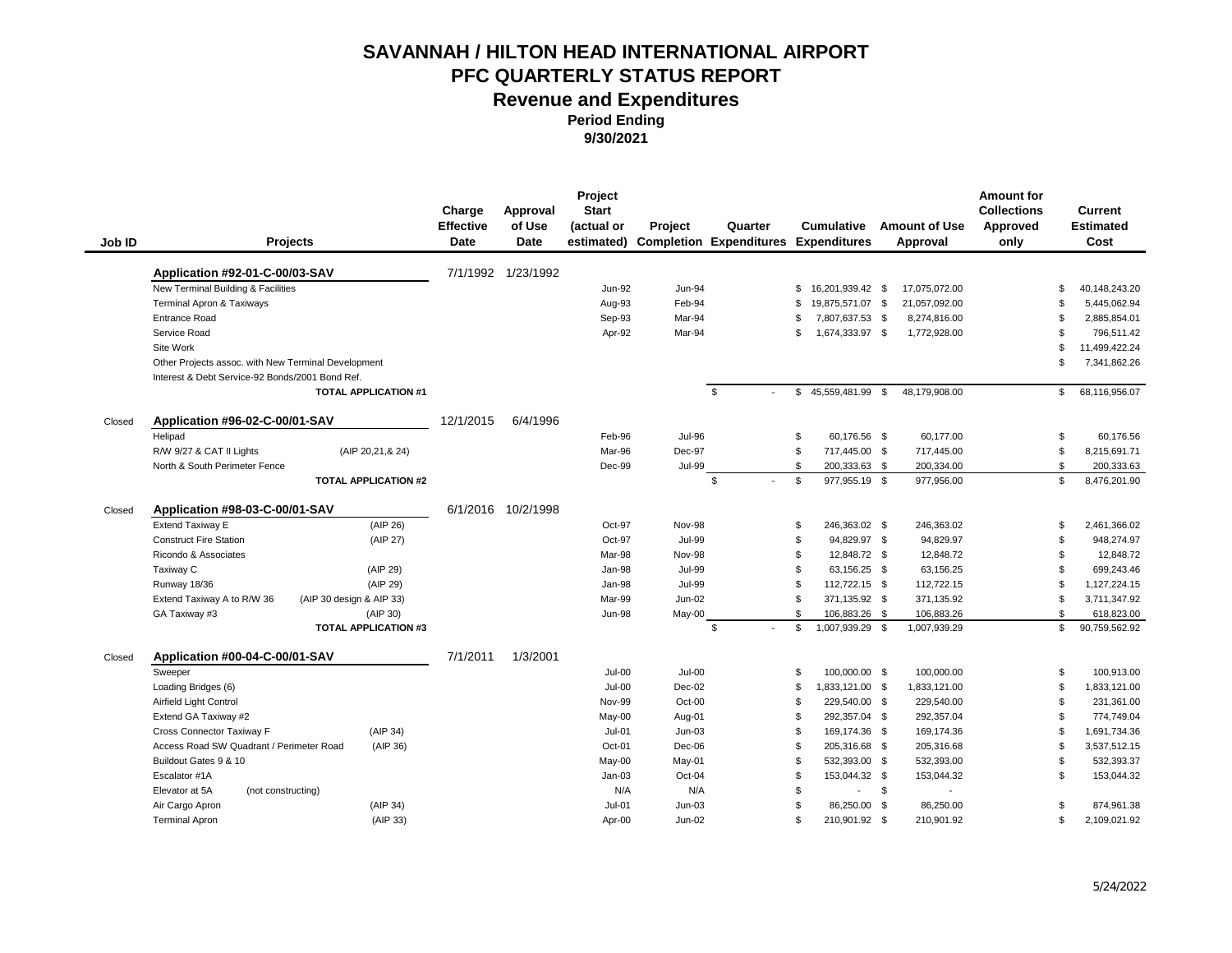**Period Ending** 

**9/30/2021**

| Job ID | Projects                                                               |                             | Charge<br><b>Effective</b><br>Date | Approval<br>of Use<br><b>Date</b> | Project<br><b>Start</b><br>(actual or<br>estimated) | <b>Project</b>   | Quarter<br><b>Completion Expenditures</b> |                    | <b>Cumulative</b><br><b>Expenditures</b> | <b>Amount of Use</b><br>Approval | <b>Amount for</b><br><b>Collections</b><br>Approved<br>only |                | Current<br><b>Estimated</b><br>Cost |
|--------|------------------------------------------------------------------------|-----------------------------|------------------------------------|-----------------------------------|-----------------------------------------------------|------------------|-------------------------------------------|--------------------|------------------------------------------|----------------------------------|-------------------------------------------------------------|----------------|-------------------------------------|
|        | PFC Development, Implementation, & Admin (Ricondo)                     |                             |                                    |                                   | Feb-00                                              | Feb-01           |                                           | \$                 | 25,971.74 \$                             | 25,971.74                        |                                                             | \$             | 25,971.74                           |
|        |                                                                        | <b>TOTAL APPLICATION #4</b> |                                    |                                   |                                                     |                  | \$                                        | \$                 | 3,838,070.06 \$                          | 3,838,070.06                     |                                                             | \$             | 11,864,783.28                       |
|        |                                                                        |                             |                                    |                                   |                                                     |                  |                                           |                    |                                          |                                  |                                                             |                |                                     |
|        | Application #02-05-C-00/01-SAV                                         |                             |                                    | 7/1/2012 1/13/2003                |                                                     |                  |                                           |                    |                                          |                                  |                                                             |                |                                     |
| Closed | PAPI Runways 9 & 36                                                    | (AIP 34)                    |                                    |                                   | Dec-02                                              | $Jun-03$         |                                           | \$<br>\$           | 8,265.58 \$                              | 8,266.00                         |                                                             | \$             | 82,651.58                           |
|        | AAAE Interactive Training Package                                      | (AIP 34)                    |                                    |                                   | May-02                                              | Feb-03<br>Dec-02 |                                           | \$.                | 38,000.00 \$<br>2.271.50 \$              | 38,000.00<br>2.272.00            |                                                             | \$<br>\$       | 380,000.00<br>22.714.50             |
|        | <b>Finger Print Machine</b>                                            | (AIP 34)<br>(AIP 36)        |                                    |                                   | May-02<br>$Jul-01$                                  | Dec-06           |                                           | \$                 |                                          | 277,778.00                       |                                                             | \$.            | 3,244,223.29                        |
|        | New Ammo Bunker, Design & Construction                                 |                             |                                    |                                   |                                                     |                  |                                           | \$                 | 277,777.50 \$                            |                                  |                                                             | \$             |                                     |
|        | Purchase 6 Bag Lifts & Installation                                    |                             |                                    |                                   | $Jul-01$                                            | $Dec-02$         |                                           | \$                 | 237,713.66 \$                            | 237,714.00                       |                                                             | \$             | 237,713.66                          |
|        | PFC Administration and Implementation (Ricondo)                        |                             |                                    |                                   | Jan-02                                              | $Jun-03$         |                                           | \$.                | 16,000.00 \$                             | 16,000.00<br>910,014.00          |                                                             | \$.            | 16,000.00<br>910,014.04             |
|        | Purchase 4 Used Loading Bridges & Renovate 5                           |                             |                                    |                                   | May-02                                              | Dec-04           |                                           | \$                 | 910,014.04 \$                            |                                  |                                                             |                |                                     |
|        | Flight Information Display System (FIDS)                               |                             |                                    |                                   | Dec-01                                              | Dec-03           |                                           |                    | 764,073.02 \$                            | 764,073.00                       |                                                             | \$             | 764,073.02                          |
|        | South Bag Carousel #1                                                  |                             |                                    |                                   | Feb-02                                              | $May-03$         |                                           | \$<br>$\mathbb{S}$ | 245,519.30 \$                            | 245,519.00<br>134,240.00         |                                                             | \$<br>\$       | 245,519.30<br>266,437.92            |
|        | Design & Construct GA Taxiways                                         | <b>TOTAL APPLICATION #5</b> |                                    |                                   | May-02                                              | May-03           | $\mathbb{S}$                              | $\mathfrak{s}$     | 134,239.73 \$<br>2,633,874.33 \$         | 2,633,876.00                     |                                                             | \$             | 6,169,347.31                        |
|        |                                                                        |                             |                                    |                                   |                                                     |                  |                                           |                    |                                          |                                  |                                                             |                |                                     |
| Closed | Application #06-06-C-00/01-SAV                                         |                             |                                    | 5/1/2013 4/21/2006                |                                                     |                  |                                           |                    |                                          |                                  |                                                             |                |                                     |
|        | Relocate Airfield Lighting Controls- ATCT (AIP 38) Closed              |                             |                                    |                                   | $Jul-03$                                            | Jul-06           |                                           | \$                 | 10,988.17 \$                             | 10,988.00                        |                                                             | \$             | 219,761.17                          |
|        | General Aviation Connector T/W Phase 1&2 (AIP 39 & 40) Closed          |                             |                                    |                                   | Feb-04                                              | $Dec-06$         |                                           | $\mathfrak{s}$     | 75,138.05 \$                             | 75,138.00                        |                                                             | $\mathfrak{s}$ | 2,692,257.50                        |
|        | Runway Safety Area Improvements (AIP 39) Closed                        |                             |                                    |                                   | Apr-04                                              | Sep-06           |                                           | \$                 | 6,717.96 \$                              | 6,717.96                         |                                                             | \$             | 270,222.28                          |
|        | Airfield Lighting Improvements-Vault (Phase1 & 2) (AIP 39 & 40) Closed |                             |                                    |                                   | Apr-04                                              | Sep-06           |                                           | \$                 | 195,669.89 \$                            | 195,669.89                       |                                                             | \$.            | 547,755.77                          |
|        | Terminal Expansion- Design & Construction (AIP 39 & 40, 44) closed     |                             |                                    |                                   | Mar-04                                              | Aug-07           |                                           | \$.                | 1,263,503.57 \$                          | 1,263,503.57                     |                                                             | \$.            | 14,237,406.00                       |
|        | Apron Expansion- Design & Construction (AIP 40 & 43) closed            |                             |                                    |                                   | $Jun-04$                                            | Apr-08           |                                           | \$.                | 645,090.36 \$                            | 645,090.36                       |                                                             | \$.            | 2,514,675.00                        |
|        | Loading Bridges (6) and Bag Lifts (4) Closed                           |                             |                                    |                                   | $Jun-04$                                            | Jan-08           |                                           |                    | 2,026,808.94 \$                          | 2,026,808.94                     |                                                             | \$.            | 2,026,808.94                        |
|        | Replace ARFF Bridge (AIP39) Closed                                     |                             |                                    |                                   | Apr-04                                              | Dec-06           |                                           | \$                 | 16,320.40 \$                             | 16,320.00                        |                                                             | \$             | 586,658.56                          |
|        | Runways Redesignate (AIP 47) Closed                                    |                             |                                    |                                   | Aug-07                                              | Apr-08           |                                           | \$.                | 66,086.66 \$                             | 66,086.66                        |                                                             | \$             | 76,050.00                           |
|        | Relocate Runway 36 Localizer (AIP 41) Closed                           |                             |                                    |                                   | Aug-06                                              | Sep-06           |                                           | \$                 | 35,208.61 \$                             | 35,208.61                        |                                                             | \$             | 704,169.61                          |
|        | Security Enhancements (AIP 37) Closed                                  |                             |                                    |                                   | $Jul-03$                                            | Sep-06           |                                           | \$                 | 85,865.00 \$                             | 85,865.00                        |                                                             | \$             | 635,865.00                          |
|        | PFC Implementation and Administration. Closed                          |                             |                                    |                                   | Feb-04                                              | $Dec-05$         |                                           | \$                 | 55,834.11 \$                             | 55,834.11                        |                                                             | \$             | 55,834.11                           |
|        | Taxiway E Milling (AIP 40) Closed                                      |                             |                                    |                                   | Oct-05                                              | Dec-06           |                                           | $\mathbf{s}$       | 6,867.59 \$                              | 6,867.59                         |                                                             | \$             | 81,665.59                           |
|        |                                                                        | <b>TOTAL APPLICATION #6</b> |                                    |                                   |                                                     |                  | \$                                        | $\mathfrak{s}$     | 4,490,099.31 \$                          | 4,490,098.69                     |                                                             | \$             | 24,649,129.53                       |
| Closed | Application #08-07-C-00/01-SAV                                         |                             |                                    | 3/1/2013 6/27/2008                |                                                     |                  |                                           |                    |                                          |                                  |                                                             |                |                                     |
|        | Rehabilitation-Runway Shoulders (closed)                               |                             |                                    |                                   | Aug-07                                              | Apr-08           |                                           | \$                 | 21,724.90 \$                             | 21,725.00                        |                                                             | \$             | 502,200.00                          |
|        | PFC Implementation And Administration (closed)                         |                             |                                    |                                   | Sep-07                                              | Jul-08           |                                           | \$                 | 47,520.40 \$                             | 47,520.00                        |                                                             | \$             | 47,520.40                           |
|        | Construct Taxiway-SW Quadrant (closed)                                 |                             |                                    |                                   | Apr-07                                              | Aug-07           |                                           | \$                 | 45,994.50 \$                             | 45,995.00                        |                                                             | \$             | 966,659.48                          |
| 30367  | Taxiway B Extension (closed)                                           |                             |                                    |                                   | <b>Jun-08</b>                                       | Oct-09           |                                           | \$.                | 201,605.01 \$                            | 201,605.00                       |                                                             | \$.            | 1,793,558.78                        |
| 30381  | Runway 18/36 Extension-design (closed)                                 |                             |                                    |                                   | Jun-08                                              | Dec-08           |                                           | \$.                | 74,111.00 \$                             | 74,111.00                        |                                                             | \$.            | 74,111.00                           |
| 30360  | Airport Master Plan                                                    |                             |                                    |                                   | $Jun-10$                                            | Jan-15           |                                           | \$.                | 31,250.00 \$                             | 31,250.00                        |                                                             | \$             | 695,705.00                          |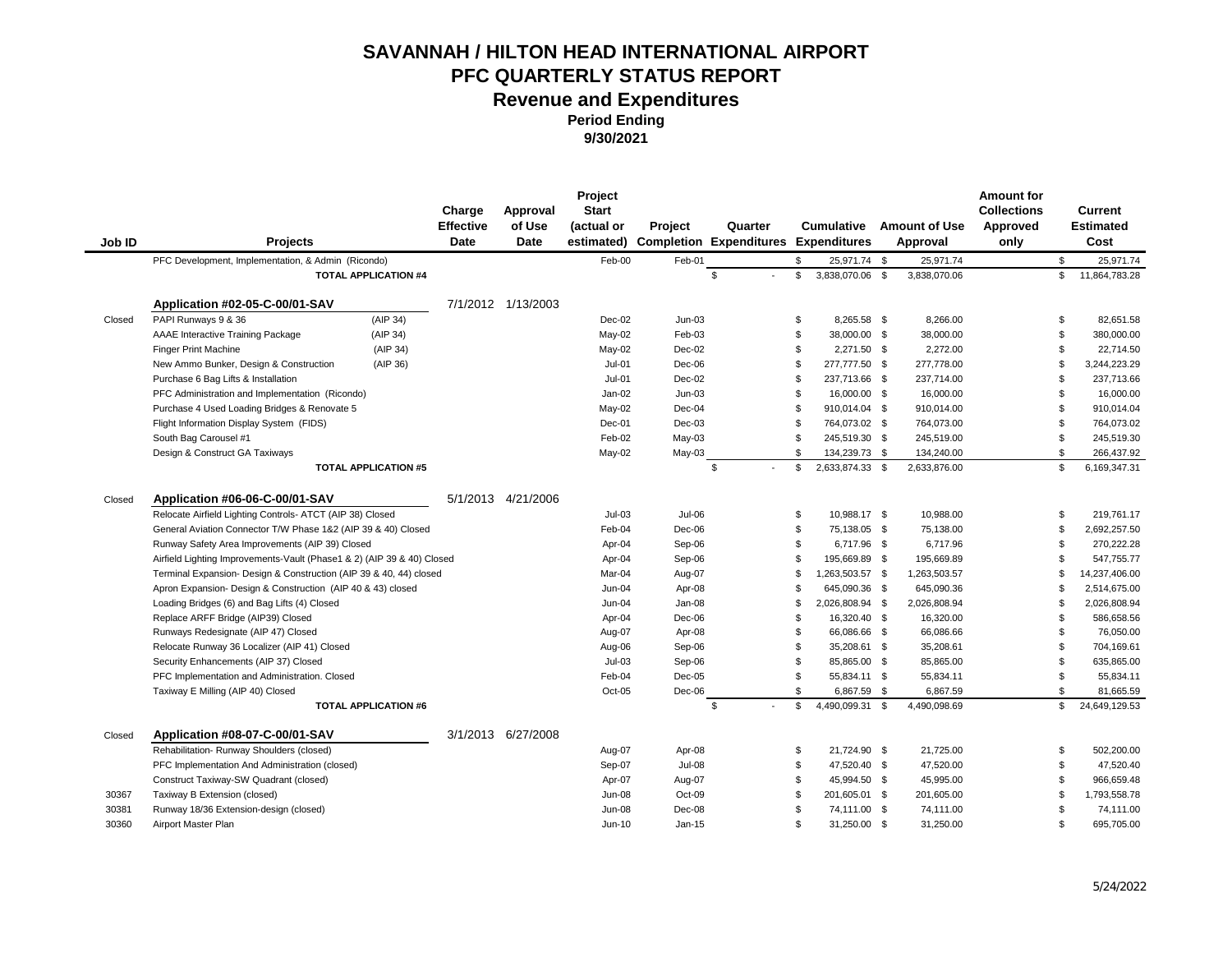**Period Ending** 

**9/30/2021**

|        |                                                              | Charge                   | Approval              | Project<br><b>Start</b> |          |                                               |                |                                          |                                  | <b>Amount for</b><br><b>Collections</b> |     | Current                  |
|--------|--------------------------------------------------------------|--------------------------|-----------------------|-------------------------|----------|-----------------------------------------------|----------------|------------------------------------------|----------------------------------|-----------------------------------------|-----|--------------------------|
| Job ID | Projects                                                     | <b>Effective</b><br>Date | of Use<br><b>Date</b> | (actual or              | Project  | Quarter<br>estimated) Completion Expenditures |                | <b>Cumulative</b><br><b>Expenditures</b> | <b>Amount of Use</b><br>Approval | Approved<br>only                        |     | <b>Estimated</b><br>Cost |
| 30400  | Cool AirSystem to 9 Jet Bridges (closed)                     |                          |                       | Jan-09                  | Dec-09   |                                               | \$             | 110,219.00 \$                            | 110,219.00                       |                                         | \$  | 110,219.33               |
| 30378  | Taxiway C-2 (closed)                                         |                          |                       | <b>Jul-08</b>           | Sep-09   |                                               | \$             | 241,009.97 \$                            | 241,010.00                       |                                         | \$  | 245,874.48               |
| 30382  | ALP Update (closed)                                          |                          |                       | <b>Jun-08</b>           | Sep-09   |                                               | \$             | 161,065.00 \$                            | 161,065.00                       |                                         | \$  | 161,081.92               |
| 30391  | Bio Scrypt 15 Boarding Bridges Doors (closed)                |                          |                       | Oct-08                  | Oct-09   |                                               | \$.            | 152,655.25 \$                            | 152,655.00                       |                                         | \$. | 152,655.25               |
|        | Update Main Communication 800 MTZ System to Digital (closed) |                          |                       | <b>Jun-08</b>           | Dec-08   |                                               | \$.            | 223,702.95 \$                            | 223,703.00                       |                                         | \$  | 223,702.95               |
| 30399  | NAVAID Ph1                                                   |                          |                       | <b>Jun-09</b>           | Dec-12   |                                               | \$             | 437,776.48 \$                            | 437,776.00                       |                                         | \$. | 437,776.48               |
|        | <b>TOTAL APPLICATION #7</b>                                  |                          |                       |                         |          | \$                                            | \$             | 1,748,634.46 \$                          | 1,748,634.00                     |                                         | \$  | 5,411,065.07             |
|        | Application #10-08-C-00/01-SAV                               |                          | 1/1/2015 3/17/2011    |                         |          |                                               |                |                                          |                                  |                                         |     |                          |
|        | Asphalt Pavement Replacement - Runway 19/1                   |                          |                       | <b>Jun-08</b>           | Mar-09   |                                               | \$             | 69,378.89 \$                             | 69,379.00                        |                                         | \$  | 1,387,577.00             |
| 30390  | Construct Taxiway-A                                          |                          |                       | Aug-09                  | Dec-10   |                                               | \$             | 169,811.81 \$                            | 179,991.00                       |                                         | \$  | 2,545,207.00             |
|        | Rehabilitate T/W B2, North end of T/W B, T/W C, T/W E1       |                          |                       | Apr-09                  | Aug-09   |                                               | \$             | 18,475.67 \$                             | 18,475.00                        |                                         | \$  | 695,929.00               |
| 30351  | GA Connector T/W and Site Development of North Terminal      |                          |                       | Jun-10                  | $Jun-11$ |                                               | \$             | 487,798.00 \$                            | 682,861.00                       |                                         | \$. | 3,534,881.66             |
| 30407  | <b>Terminal Entrance Walkways</b>                            |                          |                       | Aug-09                  | $Jun-11$ |                                               | \$.            | 30,074.00 \$                             | 30,074.00                        |                                         | \$  | 131,592.00               |
| 30435  | GA Taxiway 4 & 5 Shoulder Edge Lights                        |                          |                       | Aug-09                  | May-10   |                                               | \$.            | 18,639.00 \$                             | 18,639.00                        |                                         | \$. | 402,234.00               |
|        | PFC Implementation And Administration                        |                          |                       | Oct-09                  | Mar-11   |                                               | \$             | 27,920.87 \$                             | 28,000.00                        |                                         | \$  | 27,920.87                |
| 30439  | <b>EA North Development</b>                                  |                          |                       | Feb-10                  | May-11   |                                               | \$             | 18,982.31 \$                             | 19,482.00                        |                                         | \$. | 393,381.43               |
| 30440  | Surface Painted Holding Position Signs                       |                          |                       | Dec-09                  | Dec-10   |                                               | \$             | 185,019.50 \$                            | 210,950.00                       |                                         | \$. | 185,020.00               |
| 30442  | Two Valet Bag Belts Systems                                  |                          |                       | Apr-10                  | Dec-11   |                                               | $\mathfrak{s}$ | 61,000.00 \$                             | 75,000.00                        |                                         | \$  | 61,000.00                |
| 30446  | <b>AOA Obstruction Survey</b>                                |                          |                       | Jun-11                  | Dec-11   |                                               | \$.            | 50,000.00 \$                             | 50,000.00                        |                                         | \$. | 74,730.00                |
| 30401  | <b>CCTV System Replacement</b>                               |                          |                       | May-10                  | Dec-12   |                                               | \$.            | 922,520.00 \$                            | 922,520.00                       |                                         | \$. | 1,130,418.00             |
| 30488  | IET Upgrade (eCISTM)                                         |                          |                       | $Jan-12$                | Dec-12   |                                               | \$             | $-5$                                     | 150,000.00                       |                                         | \$. | 150,000.00               |
| 30466  | PC Air Hose Upgrade (5 Boarding Bridges)                     |                          |                       | $Jan-12$                | Dec-11   |                                               | \$             | 210,000.00 \$                            | 210,000.00                       |                                         | \$. | 210,000.00               |
| 30452  | PA System Replacement                                        |                          |                       | Jun-11                  | Jun-12   |                                               | \$             | 275,880.00 \$                            | 275,880.00                       |                                         | \$  | 324,565.00               |
| 30447  | Runway 10-28 Re-lighting                                     |                          |                       | Jun-11                  | Dec-11   |                                               |                | 41,257.00 \$                             | 41,257.00                        |                                         | \$. | 196,093.91               |
|        | Site Mitigation                                              |                          |                       | Nov-10                  | Dec-11   |                                               | \$             |                                          |                                  | \$<br>60,000.00 \$                      |     | 1,211,186.44             |
|        | Realign & Construct Gulfstream Road-Construction             |                          |                       | Jun-11                  | Dec-12   |                                               | \$             |                                          |                                  | \$<br>72,194.00 \$                      |     | 2,018,544.00             |
|        | Taxiway A Extension North-Construction                       |                          |                       | Jun-11                  | Dec-12   |                                               | \$             |                                          |                                  | \$<br>2,781,665.00 \$                   |     | 16,899,687.97            |
|        | <b>Electrical Vault</b>                                      |                          |                       | Jun-11                  | Dec-12   |                                               |                |                                          |                                  | \$<br>20,200.00 \$                      |     | 609,717.28               |
|        | Taxiway H -Construction                                      |                          |                       | Jun-11                  | Dec-12   |                                               |                |                                          |                                  | \$<br>668,000.00 \$                     |     | 6,079,271.29             |
|        | Storm Water Update                                           |                          |                       | <b>Nov-10</b>           | Jun-12   |                                               |                |                                          |                                  | \$<br>16,250.00 \$                      |     | 302,475.00               |
|        | Realign & Construct Gulfstream Road-Design                   |                          |                       | Nov-10                  | Jun-12   |                                               |                |                                          |                                  | \$<br>5,474.00 \$                       |     | 733,290.00               |
|        | Taxiway A Extension North-Design                             |                          |                       | Nov-10                  | Jun-12   |                                               |                |                                          |                                  | \$<br>39,690.00 \$                      |     | 125,229.00               |
|        | <b>Electrical Vault-Design</b>                               |                          |                       | Nov-10                  | Jun-12   |                                               |                |                                          |                                  | \$<br>2,053.00 \$                       |     | 41,000.00                |
|        | Taxiway H -Design                                            |                          |                       | <b>Nov-10</b>           | Jun-12   |                                               |                |                                          |                                  | \$<br>21,214.00 \$                      |     | 375,688.00               |

**TOTAL APPLICATION #8 19.05 APPLICATION #8 19.05 APPLICATION #8 19.05 APPLICATION #8 19.05 APPLICATION #8 19.05 APPLICATION #8**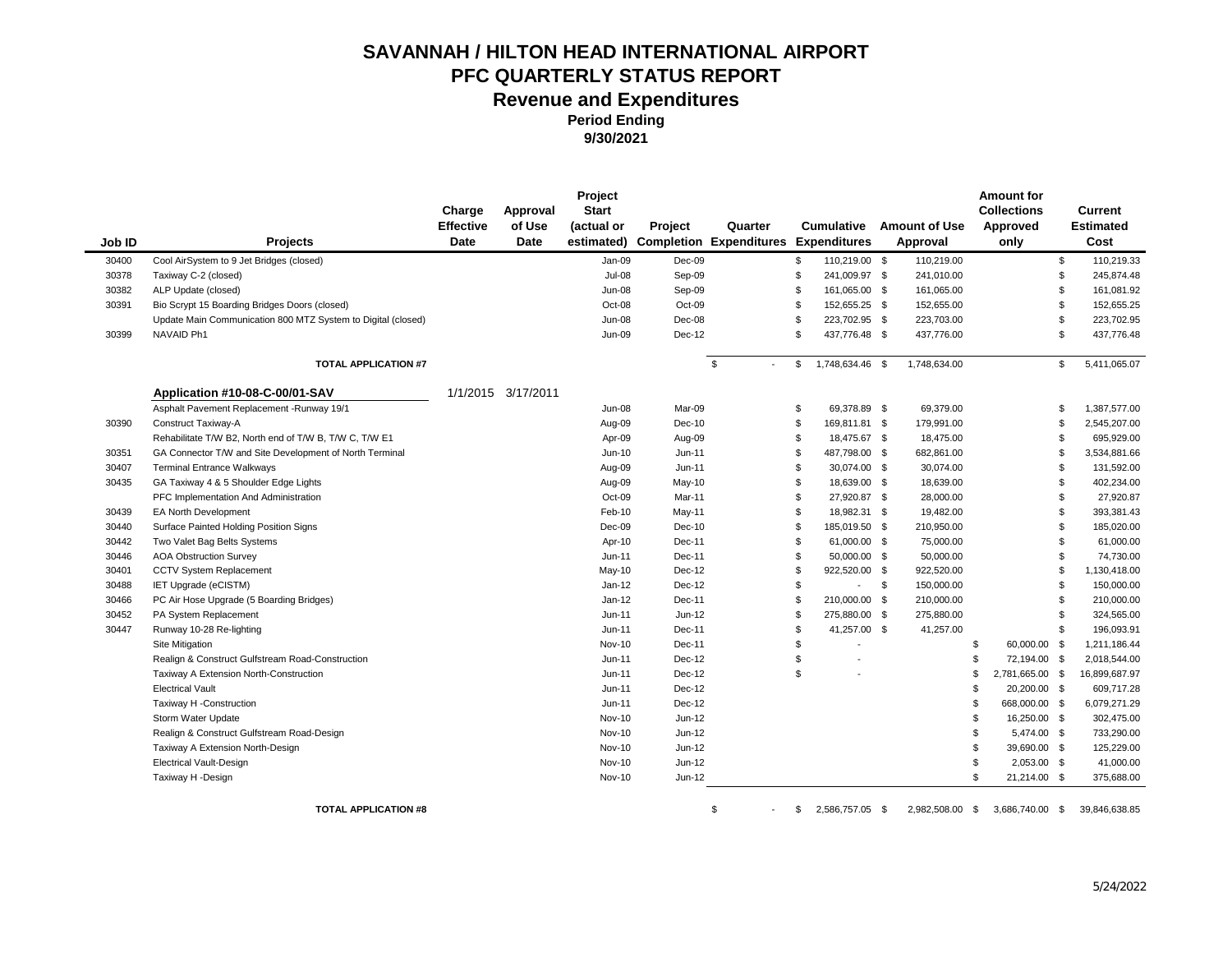| Job ID      | Projects                                            | Charge<br><b>Effective</b><br>Date | Approval<br>of Use<br><b>Date</b> | Project<br><b>Start</b><br>(actual or<br>estimated) | Project | Quarter<br><b>Completion Expenditures Expenditures</b> | <b>Cumulative</b>     | <b>Amount of Use</b><br>Approval | <b>Amount for</b><br><b>Collections</b><br>Approved<br>only |    | Current<br><b>Estimated</b><br>Cost |
|-------------|-----------------------------------------------------|------------------------------------|-----------------------------------|-----------------------------------------------------|---------|--------------------------------------------------------|-----------------------|----------------------------------|-------------------------------------------------------------|----|-------------------------------------|
|             | Application #12-09-C-00-SAV                         | 12/1/2016                          | 9/24/2012                         |                                                     |         |                                                        |                       |                                  |                                                             |    |                                     |
| 30451       | Site Mitigation                                     |                                    |                                   | <b>Nov-10</b>                                       | Dec-11  |                                                        | \$<br>60,000.00 \$    | 60,000.00                        |                                                             | \$ | 1,211,186.44                        |
| 30441       | Realign & Construct Gulfstream Road-Construction    |                                    |                                   | $Jun-11$                                            | Dec-12  |                                                        | \$<br>55,033.00 \$    | 72,194.00                        |                                                             | \$ | 2,018,544.00                        |
| 30456       | Taxiway A Extension North-Construction              |                                    |                                   | $Jun-11$                                            | Dec-12  |                                                        | \$<br>1,953,739.02 \$ | 2,781,665.00                     |                                                             | \$ | 16,899,687.97                       |
| 30455       | <b>Electrical Vault</b>                             |                                    |                                   | Jun-11                                              | Dec-12  |                                                        | \$<br>20,200.00 \$    | 20,200.00                        |                                                             | \$ | 609,717.28                          |
| 30457       | Taxiway H -Construction                             |                                    |                                   | $Jun-11$                                            | Dec-12  |                                                        | \$<br>607,928.00 \$   | 668,000.00                       |                                                             | \$ | 6,079,271.29                        |
| 30439       | Storm Water Update                                  |                                    |                                   | <b>Nov-10</b>                                       | Jun-12  |                                                        |                       | \$<br>16,250.00                  |                                                             | \$ | 302,475.00                          |
| 30439       | Realign & Construct Gulfstream Road-Design          |                                    |                                   | <b>Nov-10</b>                                       | Jun-12  |                                                        | \$                    | \$<br>5,474.00                   |                                                             | \$ | 733,290.00                          |
| 30439       | Taxiway A Extension North-Design                    |                                    |                                   | <b>Nov-10</b>                                       | Jun-12  |                                                        | \$                    | \$<br>39,690.00                  |                                                             | \$ | 125,229.00                          |
| 30439       | <b>Electrical Vault-Design</b>                      |                                    |                                   | Nov-10                                              | Jun-12  |                                                        | \$                    | \$<br>2,053.00                   |                                                             | \$ | 41,000.00                           |
| 30439       | Taxiway H -Design                                   |                                    |                                   | <b>Nov-10</b>                                       | Jun-12  |                                                        | \$                    | \$<br>21,214.00                  |                                                             | \$ | 375,688.00                          |
| 30439       | Traffic Survey - Design NAD                         |                                    |                                   | <b>Nov-10</b>                                       | Jun-12  |                                                        |                       | \$<br>1,428.00                   |                                                             | \$ | 33,544.23                           |
| 30443/30445 | Terminal Curbside Canopy Expansion                  |                                    |                                   | <b>Nov-10</b>                                       | Jun-12  |                                                        | \$<br>1,407,899.00 \$ | 1,422,311.00                     |                                                             | \$ | 1,407,899.59                        |
| 30453       | Tree Removal R/W 10 Approach                        |                                    |                                   | <b>Nov-10</b>                                       | Jun-12  |                                                        | \$<br>155,862.00 \$   | 155,862.00                       |                                                             | \$ | 155,862.00                          |
| 30468       | Implementation & Admin Costs PFC Applications 8 & 9 |                                    |                                   | Nov-10                                              | Jun-12  |                                                        | \$<br>39,600.00 \$    | 39,600.00                        |                                                             | \$ | 41,118.38                           |
|             | <b>TOTAL APPLICATION #9</b>                         |                                    |                                   |                                                     |         | \$                                                     | \$<br>4,300,261.02 \$ | 5,305,941.00 \$                  |                                                             | \$ | 30,034,513.18                       |
|             | Application #16-10-C-00-SAV                         | 10/1/2017                          | 2/5/2016                          |                                                     |         |                                                        |                       |                                  |                                                             |    |                                     |
| 30310       | Relocate Airfield Maintenance Road                  |                                    |                                   | Mar-12                                              | Feb-15  |                                                        | \$<br>42,977.94 \$    | 42,978.00                        |                                                             | \$ | 429,728.00                          |
| 30475/30485 | Runway 1 Perimeter Road                             |                                    |                                   | Mar-14                                              | Dec-14  |                                                        | \$<br>62,557.00 \$    | 62,557.00                        |                                                             | \$ | 832,712.96                          |
| 30497       | Taxiway C Light Replacement                         |                                    |                                   | Feb-15                                              | Mar-15  |                                                        | \$<br>32,718.45 \$    | 32,718.00                        |                                                             | \$ | 327,158.00                          |
| 30513       | Seal Coat Runway 10-28 Asphalt and Apron Shoulders  |                                    |                                   | Jun-15                                              | Aug-15  |                                                        | \$<br>29,186.92 \$    | 42,000.00                        |                                                             | \$ | 420,000.00                          |
| 30501       | Runway 28 RSA Improvements and Road Relocations     |                                    |                                   | Feb-15                                              | Aug-15  |                                                        | \$<br>127,066.00 \$   | 676,202.00                       |                                                             | \$ | 3,020,051.00                        |
| 30502       | In-Line Baggage System                              |                                    |                                   | Jan-16                                              | Mar-17  |                                                        | \$<br>7,379,031.00 \$ | 7,379,031.00                     |                                                             | \$ | 7,379,031.00                        |
| 30517       | Groove Runway 1-19                                  |                                    |                                   | Jun-15                                              | Aug-15  |                                                        | \$<br>22,053.95 \$    | 79,005.00                        |                                                             | \$ | 790,048.00                          |
| 30506       | PFC Implementation & Administration Costs           |                                    |                                   | Nov-14                                              | Dec-15  |                                                        | \$<br>23,100.00 \$    | 25,000.00                        |                                                             | \$ | 25,000.00                           |
| 30475/30485 | Add 2 AOA Gates                                     |                                    |                                   | Mar-14                                              | Dec-14  |                                                        | \$<br>26,954.00 \$    | 26,954.00                        |                                                             | \$ | 358,796.38                          |
| 30475/30485 | Runway 28 Safety Area Improvements                  |                                    |                                   | Mar-14                                              | Dec-14  |                                                        | \$<br>33,430.97 \$    | 33,517.00                        |                                                             | \$ | 446,150.67                          |
| 30523       | Replacement of Boarding Bridges at Gates 7 & 11     |                                    |                                   | <b>Nov-15</b>                                       | Jan-16  |                                                        | \$<br>1,333,333.00 \$ | 1,333,333.00                     |                                                             | \$ | 1,333,333.00                        |
|             |                                                     |                                    |                                   |                                                     |         | \$                                                     | \$<br>9,112,409.23 \$ | 9,733,295.00 \$                  |                                                             | \$ | 15,362,009.01                       |
|             | Application #18-11-C-00-SAV                         |                                    | 3/1/2019 12/12/2018               |                                                     |         |                                                        |                       |                                  |                                                             |    |                                     |
| 30536       | Reconstruct Taxilane GA-3                           |                                    |                                   | Aug-16                                              | Mar-17  |                                                        | \$<br>122,995.00 \$   | 122,995.00                       |                                                             | \$ | 1,229,946.00                        |
| 30528       | Reconstruct Taxiway E-1                             |                                    |                                   | Aug-16                                              | Mar-17  |                                                        | \$<br>130,555.00 \$   | 136,349.00                       |                                                             | \$ | 2,655,171.00                        |
| 30539       | Runway Lighting Upgrades                            |                                    |                                   | Aug-16                                              | Mar-17  |                                                        | \$<br>58,824.06 \$    | 58,951.00                        |                                                             | \$ | 1,080,621.00                        |
| 30538       | Airfield Signage Upgrades                           |                                    |                                   | Aug-16                                              | Mar-17  |                                                        | \$<br>58,841.00 \$    | 58,842.00                        |                                                             | \$ | 588,413.00                          |
|             | Install 5 New Jetbridges for Temrinal Expansion     |                                    |                                   | Jan-20                                              | Dec-20  |                                                        |                       | \$<br>4,000,000.00               |                                                             | S  | 4,000,000.00                        |
| 30542       | Jumbo GA FIS Facility                               |                                    |                                   | Feb-18                                              | Feb-19  |                                                        | \$<br>700,073.35 \$   | 885,559.00                       |                                                             | \$ | 14,748,944.00                       |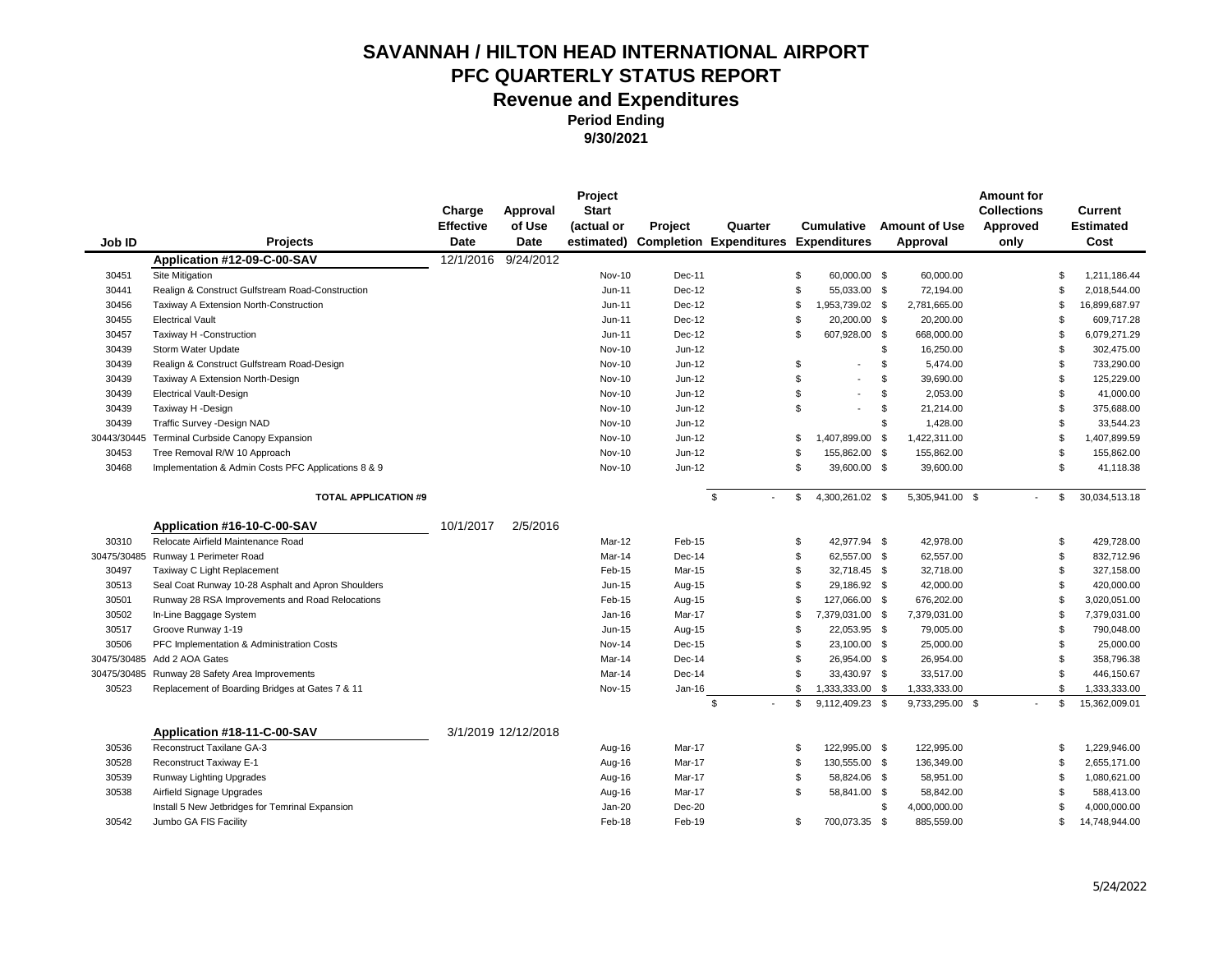**Period Ending 9/30/2021**

|        |                                                      |                  |             | Project       |                |                                |      |                   |                      | <b>Amount for</b> |                  |
|--------|------------------------------------------------------|------------------|-------------|---------------|----------------|--------------------------------|------|-------------------|----------------------|-------------------|------------------|
|        |                                                      | Charge           | Approval    | <b>Start</b>  |                |                                |      |                   |                      | Collections       | Current          |
|        |                                                      | <b>Effective</b> | of Use      | (actual or    | <b>Project</b> | Quarter                        |      | <b>Cumulative</b> | <b>Amount of Use</b> | Approved          | <b>Estimated</b> |
| Job ID | <b>Projects</b>                                      | Date             | <b>Date</b> | estimated)    |                | <b>Completion Expenditures</b> |      | Expenditures      | Approval             | only              | Cost             |
|        | Replace 7 Jetbridge PC Air Units                     |                  |             | Mar-18        | Dec-18         |                                |      |                   | ,050,000.00          |                   | 1,050,000.00     |
| 30564  | Terminal Apron Expansion                             |                  |             | Jun-19        | Nov-19         |                                | - 35 | 761,053.38 \$     | 849.195.00           |                   | 8,491,946.00     |
|        | <b>Identity Management System</b>                    |                  |             | Nov-18        | Jul-19         |                                |      |                   | 200.000.00           |                   | 200,000.00       |
| 50014  | PFC 11 Application Costs                             |                  |             | <b>Nov-17</b> | Sep-18         |                                |      | 34.298.00 \$      | 34.298.00            |                   | 34.298.00        |
| 30565  | Terminal Concourse and Security Checkpoint Expansion |                  |             | <b>Jul-18</b> | Nov-20         |                                |      | 316,118.60 \$     | 59,818,508.00        |                   | 77,012,760.00    |
| 30546  | Automated Baggage Handling System Phase II           |                  |             | Jun-18        | Mar-19         |                                |      | 245,591.00 \$     | 245,591.00           |                   | 4,911,819.00     |
|        |                                                      |                  |             |               |                | $\overline{\phantom{0}}$       |      | 3.428.349.39      | 67.460.288.00 \$     | $\sim$            | 116.003.918.00   |

**TOTAL OF APPLICATIONS 1 - 11** \$ - \$ 79,683,831.32 \$ 148,358,514.04 \$ 3,686,740.00 \$ 416,694,125.12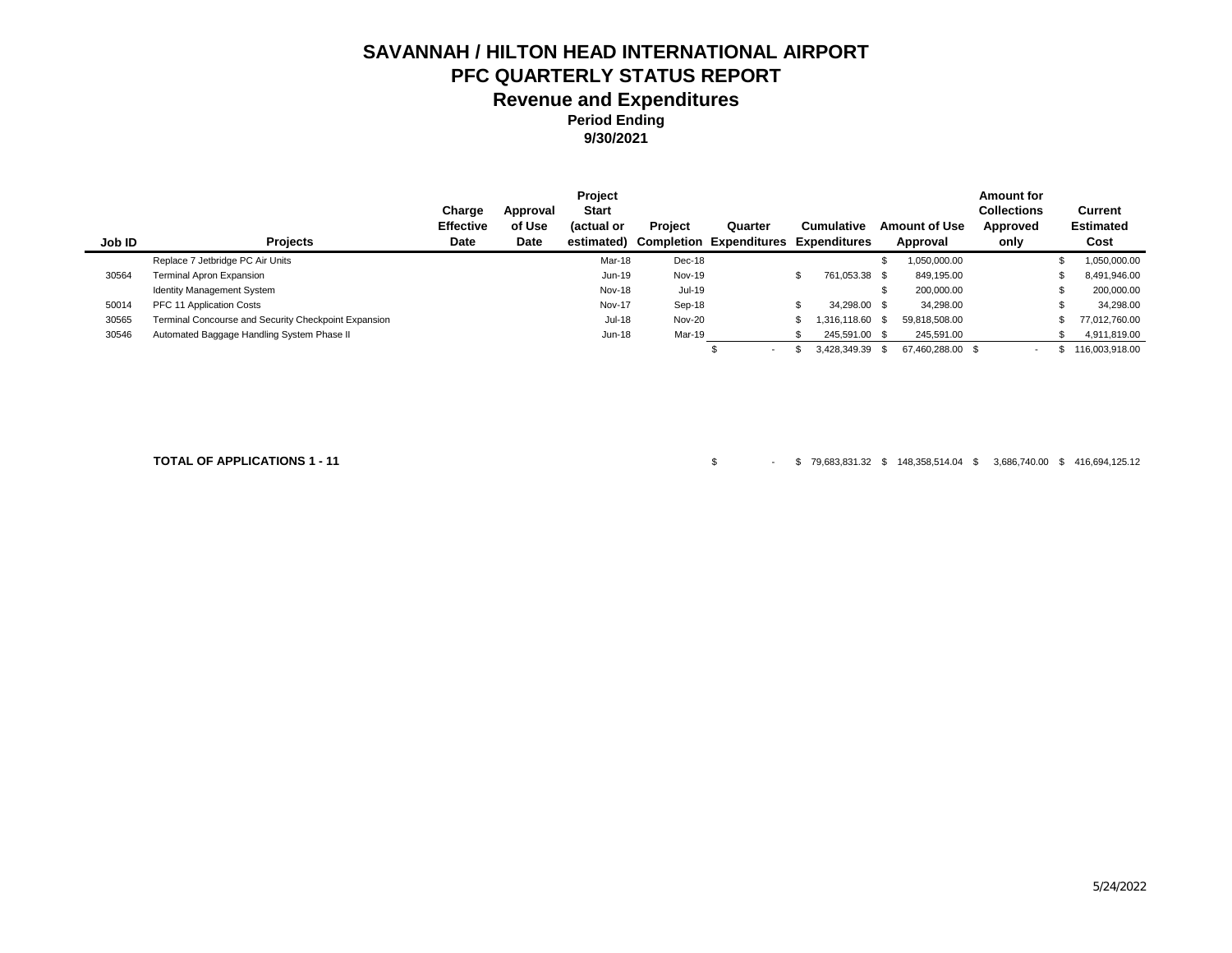|                                                            | <b>QUARTERLY</b>   | <b>2021 YTD</b>    | <b>CUMULATIVE</b>  |
|------------------------------------------------------------|--------------------|--------------------|--------------------|
|                                                            | <b>COLLECTIONS</b> | <b>COLLECTIONS</b> | <b>COLLECTIONS</b> |
| <b>TOTAL AIRLINE RECEIPTS</b>                              | \$1,765,572.04     | \$3,794,113.94     | \$93,545,737.57    |
| <b>INTEREST EARNED</b>                                     | \$347.29           | \$1,179.31         | \$845,246.07       |
| <b>EXPENDITURES BY PROJECT</b>                             |                    |                    |                    |
| <b>GILBERT SOUTHERN - APRON</b>                            |                    |                    | (\$316,549.00)     |
| <b>DUNN CONST. IN #3.6.7, 10-17</b>                        |                    |                    | (\$780,771.00)     |
| <b>PALMETTO PILE DRIVING</b>                               |                    |                    | (\$221,394.84)     |
| <b>MONTGOMERY ELEVATORS INV. #1-6, 10-11</b>               |                    |                    | (\$394,000.00)     |
| <b>CONSULTANT/PROFESSIONAL FEES</b>                        |                    |                    | (\$581, 241.94)    |
| <b>FEDERAL SIGN INVOICE #1</b>                             |                    |                    | (\$27,995.00)      |
| <b>HIGGERSON INVOICE #26</b>                               |                    |                    | (\$298,474.16)     |
| BANK OF NY-DEBT SVC 92 BONDS/2001 Bond Ref./2011 Bond Ref. |                    |                    | (\$42,939,056.07)  |
| <b>HELIPAD</b>                                             |                    |                    | (\$60,176.56)      |
| <b>HNTB AIP 20</b>                                         |                    |                    | (\$34,633.00)      |
| <b>BALLENGER AIP 21</b>                                    |                    |                    | (\$167,577.25)     |
| HEAD INC. INV#1-11 AIP 24                                  |                    |                    | (\$515,234.75)     |
| <b>NORTH/SOUTH PERIMETER FENCE - AIP24</b>                 |                    |                    | (\$4,429.07)       |
| <b>NORTH/SOUTH PERIMETER FENCE - NON AIP</b>               |                    |                    | (\$195,904.56)     |
| PHOENIX CONST (SAC REIMB) AIP26 T/W E                      |                    |                    | (\$244,627.81)     |
| FAA AIP26 T/W E CABLES                                     |                    |                    | (\$1,735.21)       |
| <b>J.M.MILES AIP27 FIRE STATION INV#1-15</b>               |                    |                    | (\$92,547.42)      |
| <b>WILBUR SMITH AIP 27 FIRE STATION</b>                    |                    |                    | (\$2,282.55)       |
| RICONDO&ASSOC PFC APPLICATION                              |                    |                    | (\$12,848.72)      |
| <b>RC CONSTR INV#1-3 AIP29 T/W C</b>                       |                    |                    | (\$47,019.50)      |
| <b>GREINER (SAC REIMB) AIP29 T/W C</b>                     |                    |                    | (\$3,505.50)       |
| SAC REIMB LABOR-AIP 29 T/W C                               |                    |                    | (\$12,631.25)      |
| <b>S&amp;ME AIP29 R/W 18/36</b>                            |                    |                    | (\$181.45)         |
| <b>RC CONSTR INV#1-7 AIP29 R/W 18/36</b>                   |                    |                    | (\$102,619.25)     |
| GREINER (SAC REIMB) AIP29 R/W 18/36                        |                    |                    | (\$6,695.00)       |
| AAAE (SAC REIMB) AIP29 R/W 18/36 (ANTN)                    |                    |                    | (\$484.00)         |
| SAC REIMB-LABOR/TESTING AIP29 R/W 18/36                    |                    |                    | (\$2,742.45)       |
| <b>GREINER AIP30 GA TWY #3</b>                             |                    |                    | (\$6,222.00)       |
| S&ME AIP30 GA TWY #3                                       |                    |                    | (\$11.00)          |
| ADEL STEEL AIP30 GA TWY #3                                 |                    |                    | (\$50,000.00)      |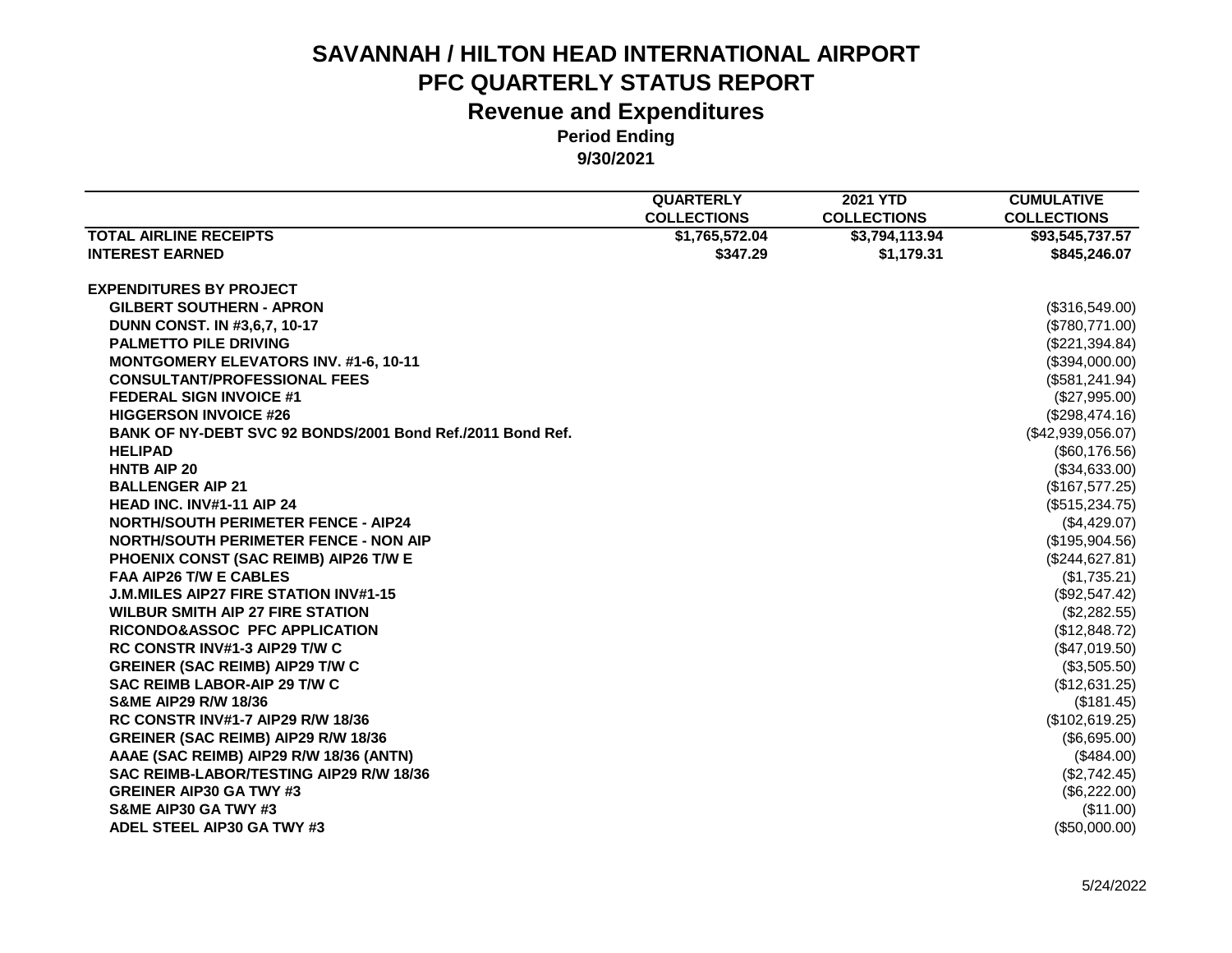|                                                   | <b>QUARTERLY</b>   | <b>2021 YTD</b>    | <b>CUMULATIVE</b>  |
|---------------------------------------------------|--------------------|--------------------|--------------------|
|                                                   | <b>COLLECTIONS</b> | <b>COLLECTIONS</b> | <b>COLLECTIONS</b> |
| RB BAKER AIP30 GA TWY #3 INV 1-8                  |                    |                    | (\$49,025.70)      |
| SAC REIMB-LABOR/ADMIN AIP30 GA TWY #3             |                    |                    | (\$1,624.56)       |
| <b>TWY A-SAC REIMB-LABOR</b>                      |                    |                    | (\$3,711.98)       |
| <b>TWY A-AIP30-GREINER</b>                        |                    |                    | (\$16,777.00)      |
| TWY A-AIP33-URS CORP(GREINER)                     |                    |                    | (\$1,814.00)       |
| TWY A-AIP 33 -TRIANGLE INV#1-13                   |                    |                    | (\$346,832.94)     |
| TWY A-AIP 33-S&ME                                 |                    |                    | (\$2,000.00)       |
| <b>SWEEPER</b>                                    |                    |                    | (\$100,000.00)     |
| <b>AIRFIELD LIGHT CONTROL</b>                     |                    |                    | (\$229,540.00)     |
| <b>TERMINAL APRON-AIP 33-TRIANGLE INV#4-10</b>    |                    |                    | (\$144, 423.79)    |
| <b>TERMINAL APRON-AIP 33-URS</b>                  |                    |                    | (\$652.00)         |
| <b>TERMINAL APRON-AIP 33-S&amp;ME</b>             |                    |                    | (\$987.40)         |
| <b>TERMINAL APRON-AIP 33-SAC REIMB</b>            |                    |                    | (\$64,838.73)      |
| <b>BUILDOUT GATE 9 &amp; 10-SAC REIMB</b>         |                    |                    | (S532, 393.00)     |
| GA TWY #2-TRIANGLE INV#8-10                       |                    |                    | (\$110,404.58)     |
| <b>GA TWY #2-URS</b>                              |                    |                    | (\$2,390.00)       |
| GA TWY #2-S&ME                                    |                    |                    | (\$1,180.00)       |
| <b>GA TWY #2-SAC REIMB</b>                        |                    |                    | (\$178,382.46)     |
| <b>LOADING BRIDGES (PURCHASE 6 FMC)</b>           |                    |                    | (\$829,959.50)     |
| <b>LOADING BRIDGES FMC (REIMB SAC)</b>            |                    |                    | (\$1,003,161.50)   |
| RICONDO & ASSOC. - PFC APPLICATION #4-REIMB SAC   |                    |                    | (\$25,971.74)      |
| T/W "F" AIP 34 - SHAMROCK                         |                    |                    | (\$158,500.66)     |
| <b>T/W "F" AIP 34 - URS</b>                       |                    |                    | (\$1,786.45)       |
| <b>T/W "F" AIP 34 - S &amp; ME</b>                |                    |                    | (\$1,188.25)       |
| T/W "F" AIP 34 - REIMB SAC                        |                    |                    | (\$7,699.00)       |
| AIR CARGO APRON AIP 34 - SHAMROCK                 |                    |                    | (\$83,354.04)      |
| AIR CARGO APRON AIP 34 - URS                      |                    |                    | (\$595.15)         |
| AIR CARGO APRON AIP 34 - S & ME                   |                    |                    | (\$395.75)         |
| AIR CARGO APRON AIP 34 - REIMB SAC                |                    |                    | (\$1,905.06)       |
| <b>PAPI AIP 34 - SHAMROCK</b>                     |                    |                    | (\$8,265.58)       |
| RICONDO & ASSOC. - PFC APPLICATION #5-REIMB SAC   |                    |                    | (\$16,000.00)      |
| AAAE INTERACTIVE TRAINING - REIMB. SAC (APPL. #5) |                    |                    | (\$38,000.00)      |
| FINGERPRINT MACHINE - REIMB. SAC (APPL. #5)       |                    |                    | (\$2,271.50)       |
| SO. BAGGAGE CAROUSEL - REIMB. SAC (APPL. #5)      |                    |                    | (\$245,519.30)     |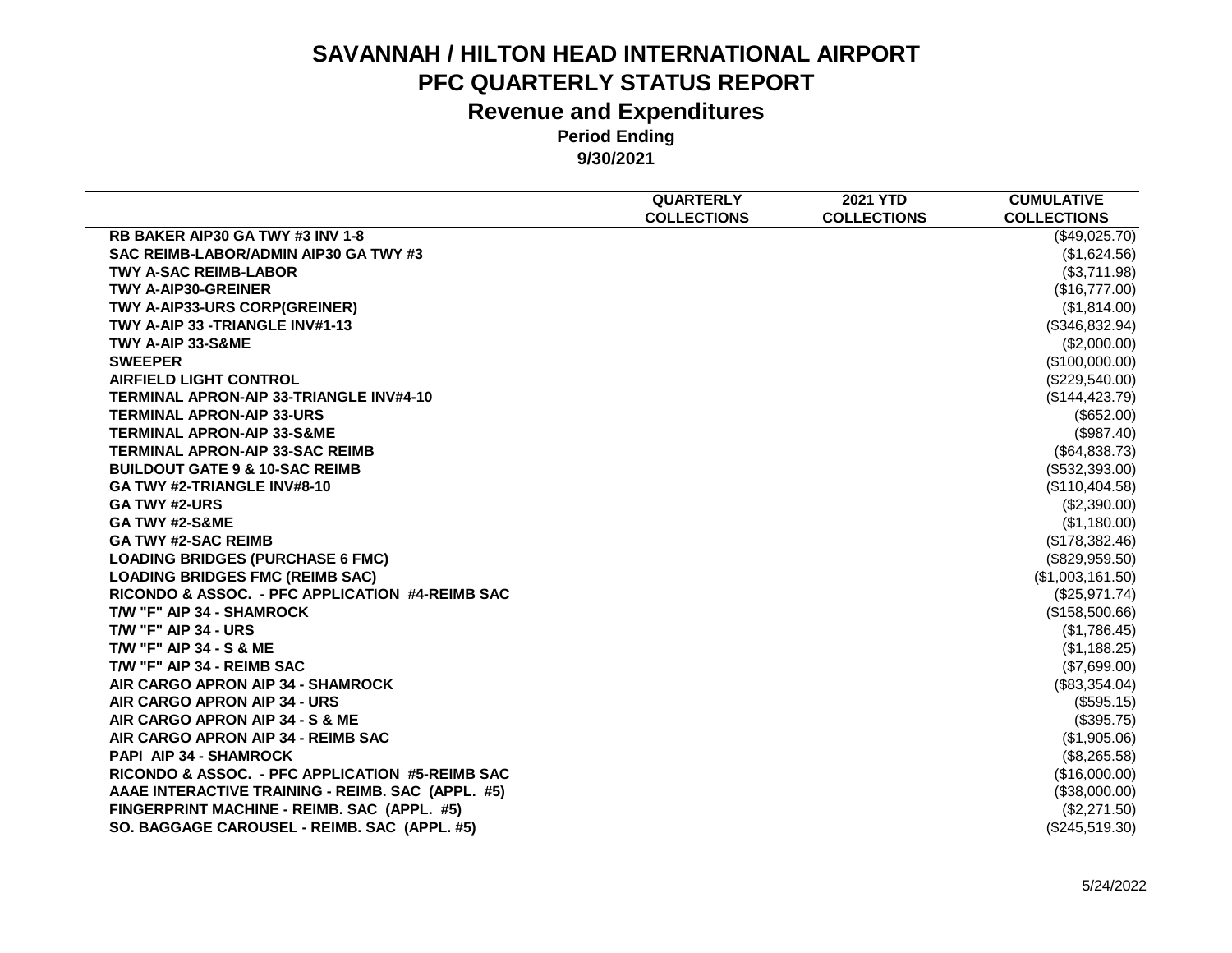|                                                                                 | <b>QUARTERLY</b>   | <b>2021 YTD</b>    | <b>CUMULATIVE</b>  |
|---------------------------------------------------------------------------------|--------------------|--------------------|--------------------|
|                                                                                 | <b>COLLECTIONS</b> | <b>COLLECTIONS</b> | <b>COLLECTIONS</b> |
| VALET BAG LIFTS - REIMB. SAC (APPL. #5)                                         |                    |                    | (\$237,713.66)     |
| AMMO BUNKER AIP 36 - OGEECHEE RIVER MITIGATION                                  |                    |                    | (\$23,920.00)      |
| AMMO BUNKER AIP 36 - R. B. BAKER                                                |                    |                    | (\$230, 105.16)    |
| AMMO BUNKER AIP 36 - REIMB, SAC                                                 |                    |                    | (\$23,720.34)      |
| AMMO BUNKER AIP 36 - MACTEC                                                     |                    |                    | (\$32.00)          |
| SW QUAD ACCESS ROAD AIP 36 - R. B. BAKER                                        |                    |                    | (\$172, 116.50)    |
| SW QUAD ACCESS ROAD AIP 36 - REIMB SAC                                          |                    |                    | (\$32,210.18)      |
| SW QUAD ACCESS ROAD AIP 36 - URS                                                |                    |                    | (\$990.00)         |
| ESCALATOR #1A (APPL. #4)                                                        |                    |                    | (\$148, 817.72)    |
| ESCALATOR #1A (APPL. #4) REIMB SAC                                              |                    |                    | (\$4,226.60)       |
| <b>PURCHASE / RENOVATE LOADING BRIDGES (APPL. #5)</b>                           |                    |                    | (\$909, 987.62)    |
| <b>PURCHASE / RENOVATE LOADING BRIDGES REIMB SAC</b>                            |                    |                    | (\$26.42)          |
| FLIGHT INFORMATION DISPLAY SYSTEM (APPL. #5)                                    |                    |                    | (\$764,073.02)     |
| <b>DESIGN &amp; CONSTRUCT GA TAXIWAYS (APPL. #5)</b>                            |                    |                    | (\$134,239.73)     |
| Relocate Airfield Lighting Controls- ATCT AIP 38 -SAC REIMB                     |                    |                    | (\$10,988.17)      |
| General Aviation Connector Taxiways (AIP 39+40)-R.B.BAKER                       |                    |                    | (\$3,938.44)       |
| <b>General Aviation Connector Taxiways (AIP 39+40)-URS</b>                      |                    |                    | (\$249.77)         |
| General Aviation Connector Taxiways (AIP 39+40)-SAC REIMB.                      |                    |                    | (\$70,949.84)      |
| Runway Safety Area Impr. (AIP 39)-R.B BAKER (APPL #6)                           |                    |                    | (\$703.29)         |
| Runway Safety Area Impr. (AIP 39)-SAC REIMB. (APPL #6)                          |                    |                    | (\$6,014.67)       |
| Airfield Lighting Impr.-Vault (Phase1&2)-BAKER (AIP39&40)                       |                    |                    | (\$692.42)         |
| Airfield Lighting Impr.-Vault (Phase1&2)-CHOATE (AIP39&40)                      |                    |                    | (\$8,100.13)       |
| Airfield Lighting Impr.-Vault (Phase1&2)-SAC REIMB PFC OVERPD Choate.(AIP39&40) |                    |                    | \$1,302.63         |
| Airfield Lighting Impr.-Vault (Phase1&2)-SAC REIMB                              |                    |                    | (\$188, 179.97)    |
| Terminal Expansion (AIP 40)- RUTH & DUN. (APPL #6)                              |                    |                    | (\$3,825.05)       |
| Terminal Expansion (AIP 40)-SAC REIMB. (APPL #6)                                |                    |                    | (\$294,405.68)     |
| Terminal Expansion (AIP 40)-CHOATE (APPL #6)                                    |                    |                    | (\$926,094.68)     |
| Terminal Expansion (AIP 40)-GRIFFIN (APPL #6)                                   |                    |                    | (\$1,037.00)       |
| Terminal Expansion (AIP 40)- BMW ARCHITE (APPL #6)                              |                    |                    | (S718.00)          |
| Terminal Expansion (AIP 40)-SAC reimb. For BMW ARCHITE (APPL #6)                |                    |                    | (\$895.50)         |
| Terminal Expansion (AIP 40)-URS (APPL #6)                                       |                    |                    | (\$25,631.07)      |
| Terminal Expansion (AIP 40)-BLDG & EARTH (APPL #6)                              |                    |                    | (\$2,728.00)       |
| Terminal Expansion (AIP 40)-ALLTEL SYSTEM GROUP (APPL #6)                       |                    |                    | (\$7,354.50)       |
| Terminal Expansion (AIP 40)-skinner nurseries (APPL #6)                         |                    |                    | (\$350.00)         |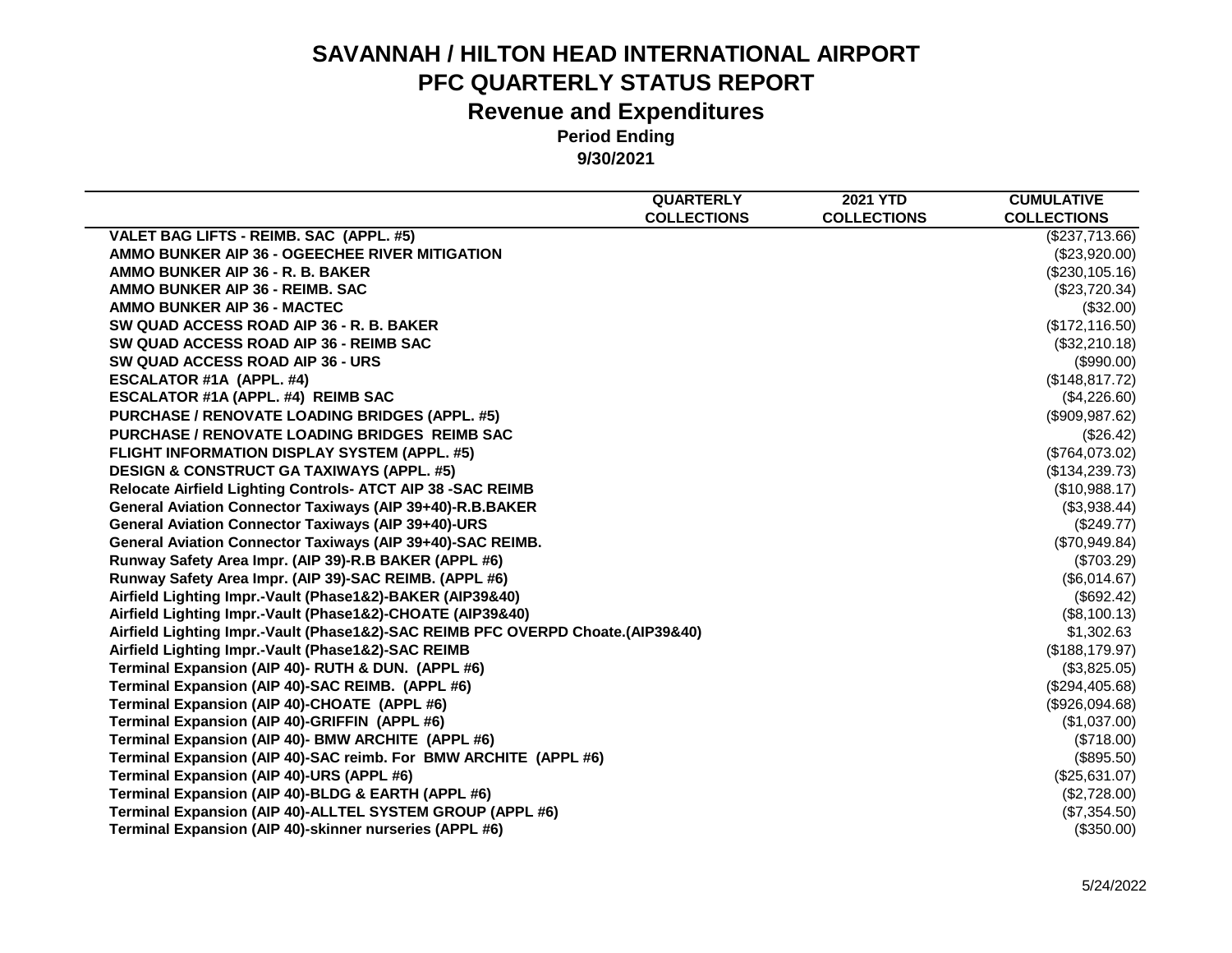|                                                                     | <b>QUARTERLY</b>   | <b>2021 YTD</b>    | <b>CUMULATIVE</b>  |
|---------------------------------------------------------------------|--------------------|--------------------|--------------------|
| Terminal Expansion (AIP 40) home depo (plants) (APPL #6)            | <b>COLLECTIONS</b> | <b>COLLECTIONS</b> | <b>COLLECTIONS</b> |
|                                                                     |                    |                    | (\$464.09)         |
| Apron Expansion (AIP 40)-SAC REIMB. (APPL #6)                       |                    |                    | (\$157,087.33)     |
| Apron Expansion (AIP 40)-URS (APPL #6)                              |                    |                    | (\$1,619.20)       |
| Apron Expansion (AIP 40)-RC Construction (APPL #6)                  |                    |                    | (\$486,383.83)     |
| Loading Bridges (6) and Bag Lifts (4) (APPL #6) FMC                 |                    |                    | (\$1,990,246.73)   |
| Loading Bridges (6) and Bag Lifts (4) (APPL #6) REIMB SAC           |                    |                    | (\$36,562.21)      |
| Replace ARFF Bridge (AIP39)-R.B BAKER (APPL #6)                     |                    |                    | (\$1,671.01)       |
| Replace ARFF Bridge (AIP39)-SAC REIMB. (APPL #6)                    |                    |                    | (\$14,649.39)      |
| <b>Runway Redesignation-URS</b>                                     |                    |                    | (\$663.25)         |
| <b>Runway Redesignation- RC CONSTRUCTION</b>                        |                    |                    | (\$29,263.70)      |
| <b>Runway Redesignation- REIMB SAC</b>                              |                    |                    | (\$36,159.71)      |
| <b>Relocate Runway 36 Localizer-URS</b>                             |                    |                    | $(\$542.50)$       |
| Relocate Runway 36 Localizer-Aubrey Silvey                          |                    |                    | (\$6,087.50)       |
| Relocate Runway 36 Localizer-SAC REIMB                              |                    |                    | (\$28,578.61)      |
| Security Enhancements-SAC REIMB. (APPL #6)                          |                    |                    | (\$72,915.37)      |
| Security Enhancements-Johnson (APPL #6)                             |                    |                    | (\$12,746.00)      |
| Security Enhancements-URS (APPL #6)                                 |                    |                    | (\$203.63)         |
| PFC Implementation and Admin.-SAC REIMB (APPL #6)                   |                    |                    | (\$55,834.11)      |
| Taxiway E Milling (AIP 40)-EAGLE GROOVING (APPL #6)                 |                    |                    | (\$2,945.00)       |
| Taxiway E Milling (AIP 40)- URS (APPL #6)                           |                    |                    | (\$248.25)         |
| Taxiway E Milling (AIP 40)-SAC REIMB. (APPL #6)                     |                    |                    | (\$3,674.34)       |
| <b>Rehabilitate Runway Shoulders-RC Construction-(APPI #7)</b>      |                    |                    | $(\$40.37)$        |
| Rehabilitate Runway Shoulders-Reimb SAC-(APPI #7)                   |                    |                    | (\$21,684.57)      |
| <b>Construct Taxiway- SW QUAD- REIMB SAC (APPL #7)</b>              |                    |                    | (\$45,994.50)      |
| ALP Update-(APPL #7)-URS                                            |                    |                    | (\$155,419.00)     |
| ALP Update-(APPL #7)-Reimb SAC URS                                  |                    |                    | (\$5,646.00)       |
| <b>Taxiway B Extension (APPL#7)- URS</b>                            |                    |                    | (\$3,264.00)       |
| Taxiway B Extension (APPL#7)- Harbor                                |                    |                    | (\$112,777.01)     |
| Taxiway B Extension (APPL#7)- SAC ck 13511 Reimb PFC fund -Harbor & |                    |                    |                    |
| <b>Reimb SAC</b>                                                    |                    |                    | \$6,821.82         |
| Taxiway B Extension (APPL#7)- Reimb SAC                             |                    |                    | (\$94,669.78)      |
| Taxiway C-2 (APPI#7)- Harbor                                        |                    |                    | (\$214,355.62)     |
| Taxiway C-2 (APPL#7)- SAC ck 13511 Reimb PFC fund -Harbor & Reimb   |                    |                    | (\$24,370.35)      |
| Update main comm system(APPL#7)- Motorola                           |                    |                    | (\$223,702.95)     |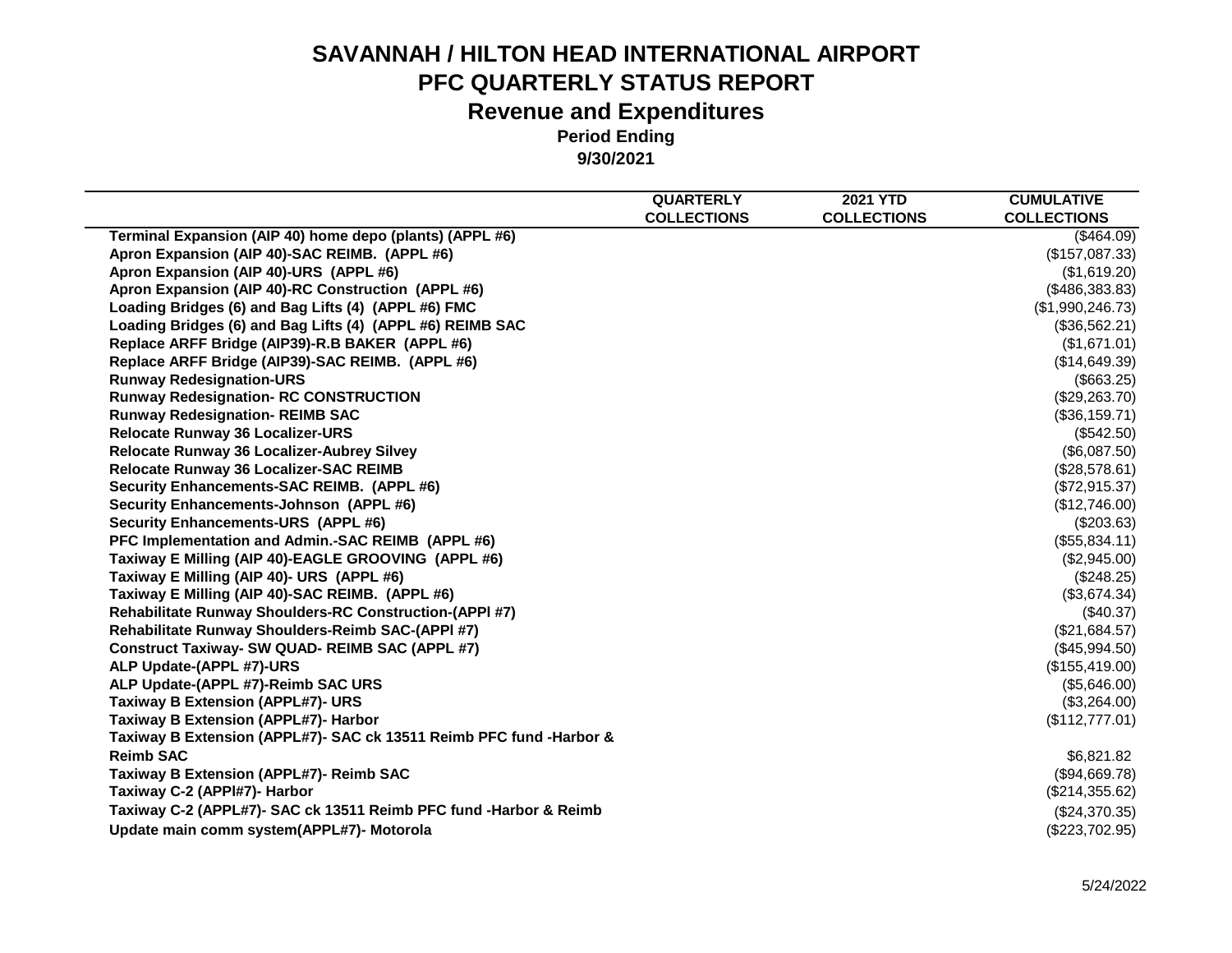|                                                                         | <b>QUARTERLY</b>   | <b>2021 YTD</b>    | <b>CUMULATIVE</b>  |
|-------------------------------------------------------------------------|--------------------|--------------------|--------------------|
|                                                                         | <b>COLLECTIONS</b> | <b>COLLECTIONS</b> | <b>COLLECTIONS</b> |
| PFC Implementation and Admin.-SAC REIMB (APPL #7)                       |                    |                    | (\$47,520.40)      |
| Pre Cool 9- Jet Bridges-Misc City of SAV advertise                      |                    |                    | $(\$497.00)$       |
| Pre Cool 9- Jet Bridges-reimb. SAC                                      |                    |                    | (\$109,722.00)     |
| <b>Bio Scrypt 15 Boarding Bridges Doors- Johnson Control</b>            |                    |                    | (\$144,759.60)     |
| <b>Bio Scrypt 15 Boarding Bridges Doors- URS</b>                        |                    |                    | (\$3,153.60)       |
| <b>Bio Scrypt 15 Boarding Bridges Doors- Reimb SAC</b>                  |                    |                    | (\$4,742.05)       |
| Runway 18/36 Extension-Reimb. SAC URS Design cost                       |                    |                    | (\$74,111.00)      |
| <b>NAVAIDS-URS (APP #7)</b>                                             |                    |                    | (\$30,463.60)      |
| NAVAIDS-FAA (APP #7)                                                    |                    |                    | (\$201,921.09)     |
| <b>NAVAIDS- Reimb SAC (APP #7)</b>                                      |                    |                    | (\$205,391.79)     |
| Airport Master Plan (PFC #7)- URS                                       |                    |                    | (\$51,292.09)      |
| Airport Master Plan (PFC #7)- SAC Reimb PFC                             |                    |                    | \$20,042.09        |
| Asphalt Pavement replace -Runway 19/1 -Reimb SAC (PFC #8)               |                    |                    | (\$69,378.89)      |
| <b>Construct Taxiway A-Reimb SAC (APP#8)</b>                            |                    |                    | (\$169, 811.81)    |
| Rehabilitate T/W B2, North end of T/W B, T/WC, T/W E1-Reimb SAC (APP#8) |                    |                    | (\$18,475.67)      |
| GA Connector T/W Site Development North of Terminal RK Contracting      |                    |                    | (\$270,347.58)     |
| GA Connector T/W Site Development North of Terminal Reimb SAC           |                    |                    | (\$217,423.42)     |
| GA Connector T/W Site Development North of Terminal-ECS                 |                    |                    | (\$27.00)          |
| Terminal Walkways-Reimb SAC-APP #8                                      |                    |                    | (\$23,588.72)      |
| Terminal Walkways-Miller-App(#8)                                        |                    |                    | (\$6,485.28)       |
| GA Taxiway 4 & 5-reimb SAC (APP#8)                                      |                    |                    | (\$18,639.00)      |
| <b>PFC Application #8 Implementation &amp; Admin-Reimb SAC</b>          |                    |                    | (\$27,920.87)      |
| <b>EA North Development-Application #8-Reimb SAC</b>                    |                    |                    | (\$18,982.31)      |
| Surface Painted Holding Position Signs-REIMB SAC-APP # 8                |                    |                    | (\$185,019.50)     |
| <b>CCTV System Replacement-reimb SAC APP #8</b>                         |                    |                    | (\$61,420.99)      |
| <b>CCTV System Replacement-Coastal Digital</b>                          |                    |                    | (\$33.30)          |
| <b>CCTV System Replacement-URS&amp; I System Corp</b>                   |                    |                    | (\$861,065.71)     |
| PC Air Hose Upgrades-Twist In                                           |                    |                    | (\$186,480.00)     |
| PC Air Hose Upgrades-Twist In-Reimb SAC                                 |                    |                    | (\$23,520.00)      |
| PA System Replacement-Alltel System GRP, INC                            |                    |                    | (\$278,001.86)     |
| <b>PA System Replacement - Reimb SAC</b>                                |                    |                    | \$2,121.86         |
| Two Valet Bag Belts Systems-R.J Design                                  |                    |                    | (\$61,000.00)      |
| <b>AOA Survey -URS</b>                                                  |                    |                    | (\$62,500.00)      |
| <b>AOA Survery - Reimb SAC</b>                                          |                    |                    | \$12,500.00        |
| Tree Removal R/W 10 Approach-Reimb SAC                                  |                    |                    | (\$155,862.00)     |
| <b>T/W A-NAD-McLendon/URS Constr</b>                                    |                    |                    | (\$453,739.02)     |